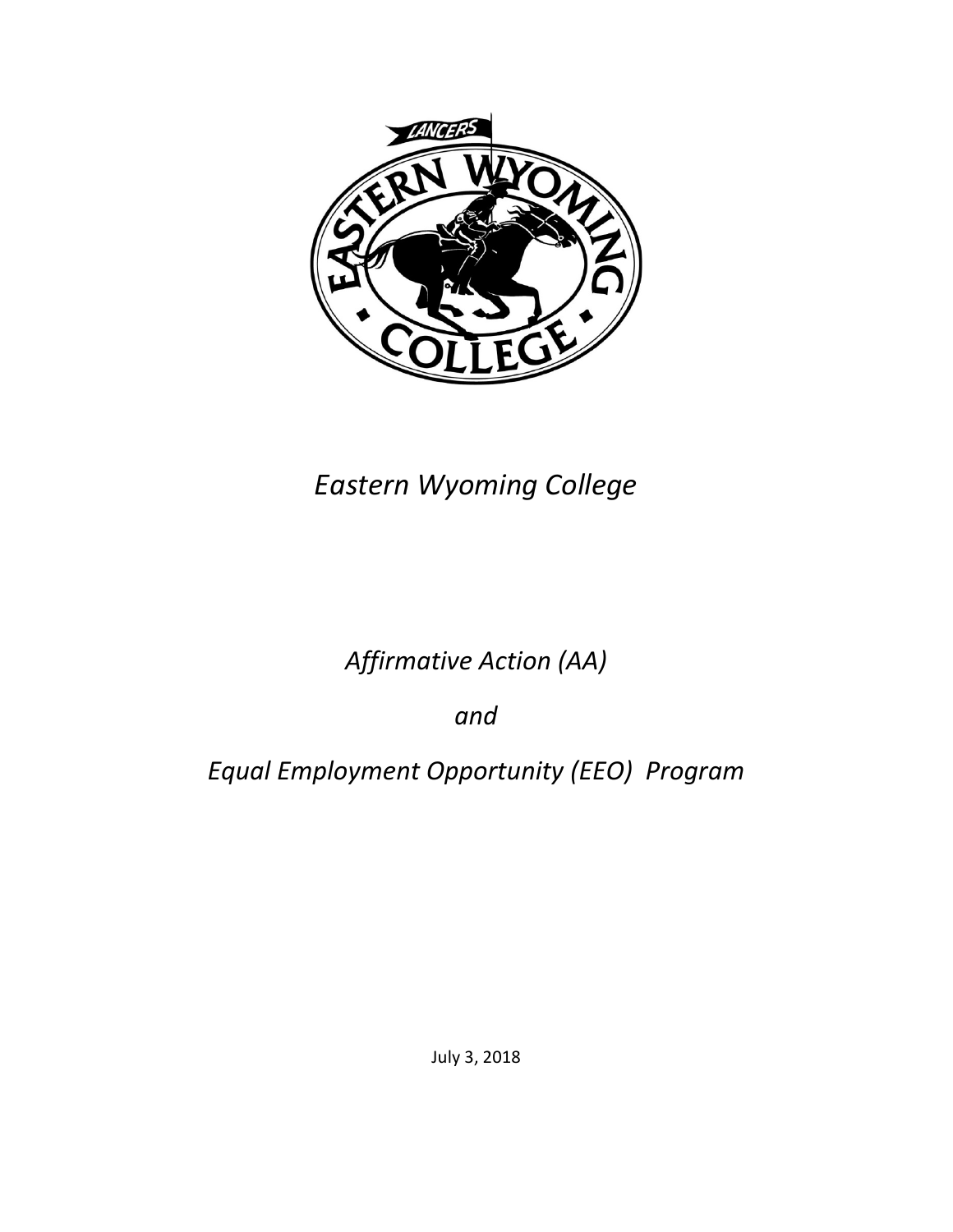### **Affirmative Action and**

## **Equal Employment Opportunity Program**

### **Table of Contents**

| Ι.    | Introduction                                                         | Pg <sub>3</sub> |
|-------|----------------------------------------------------------------------|-----------------|
| П.    | Affirmative Action/Equal Employment Opportunity Policy Statement     | Pg 4            |
| Ш.    | Program Responsibilities                                             | Pg 5            |
| IV.   | Dissemination of Affirmative Action and Equal Employment Opportunity |                 |
|       | <b>Policy Statement</b>                                              | Pg 7            |
| V.    | Implementation                                                       | Pg 8            |
| VI.   | Sex Equity                                                           | Pg 15           |
| VII.  | <b>Other Compliance Commitments</b>                                  | Pg 17           |
| VIII. | Policy Statement - Religion and National Origin                      | Pg 18           |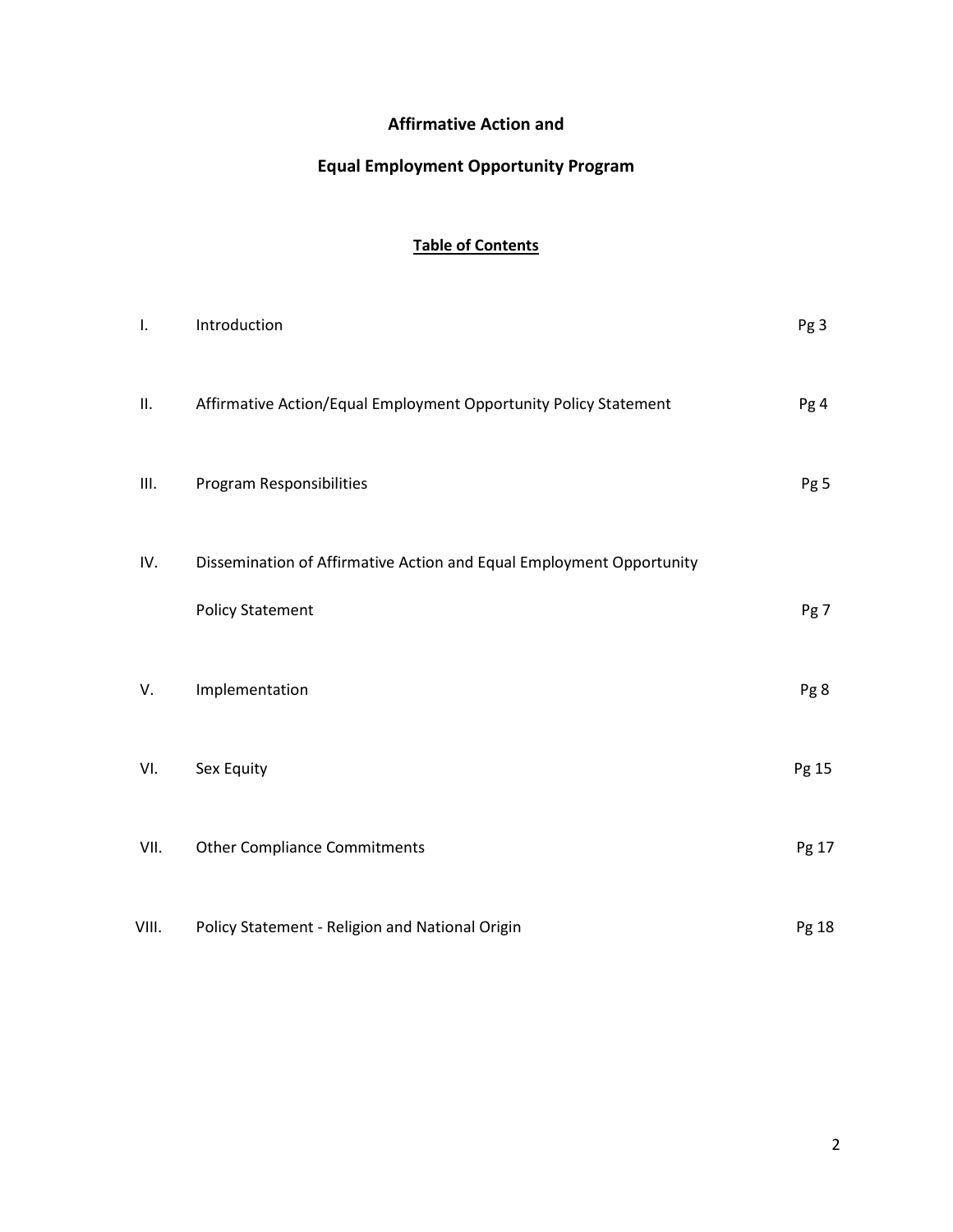## I. Introduction

Eastern Wyoming College's (EWC) Affirmative Action (AA) and Equal Employment Opportunity (EEO) Program was prepared in compliance of the College's obligation under established federal and state laws and regulations. As a public community college, EWC has a legal commitment to AA and EEO for employees and students alike.

The Affirmative Action/Equal Employment Opportunity Program requires that AA and equal employment share importance with other College goals and be followed per established statutes, policies, and procedures.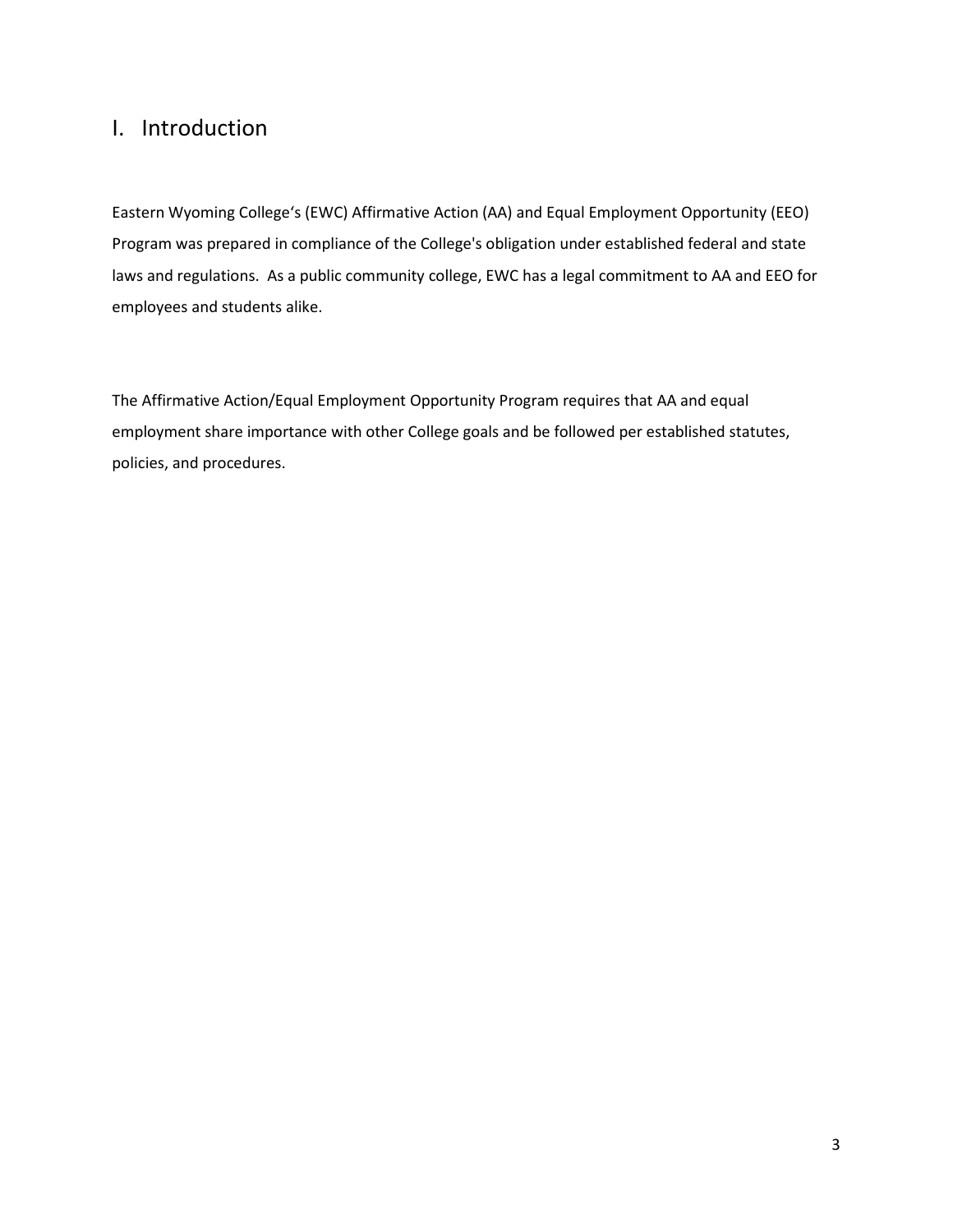# II. Affirmative Action/Equal Employment Opportunity Policy Statement

Eastern Wyoming College is an equal opportunity employer. In accordance with anti-discrimination law, it is the purpose of this program and College policy to implement these principles and mandates. EWC conforms to the spirit as well as the letter of all applicable laws and regulations regarding this matter.

Per Board Policy 3.0, Eastern Wyoming College is dedicated to providing opportunities and recognizing the talent of all people within the institution. There is a commitment to a policy of equal employment opportunity for all persons on the basis of merit without regard to race, color, national origin, marital status, age, sexual orientation, sex (gender), religion, political belief, veteran status, or disability status.

In accordance with the Policy, EWC affirms its commitment to non-discrimination in its employment practices as they relate to: recruitment, screening, testing, selection, hiring and employment, compensation, promotion, employment benefits, training and educational opportunities, access to programs, work assignments, transfer, application of policies and discipline, access to grievance procedures, and any and all other conditions of employment which are provided by College policy, regulation, rule, or practice. These practices also apply to the selection and treatment of independent contractors (IC), personnel employed by other organizations working on College premises, and any other persons or entities doing business with or for EWC.

Per Administrative Rule 3.0.1, all administrators, faculty, professional staff, committees, and others involved in employment related decisions will comply with this policy. The Human Resources (HR) Director is responsible for administering and coordinating the College's EEO Program.

The HR Director's office location and contact information are:

Eastern Wyoming College Attn: HR (Tebbet Bldg, Room T234) 3200 West C Street Torrington, WY 82240 [humanresources@ewc.wy.edu](mailto:humanresources@ewc.wy.edu) | (307) 532-8330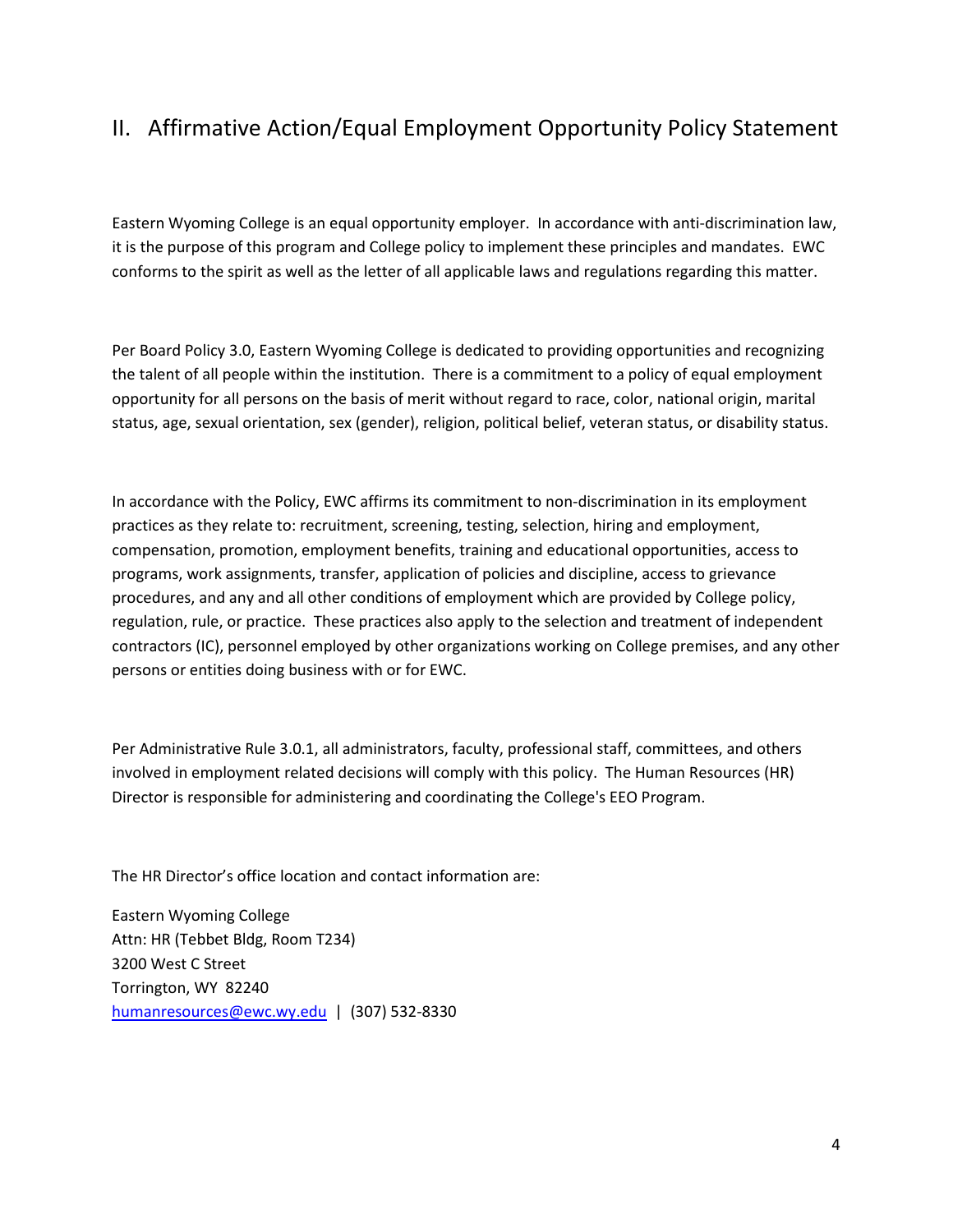### III. Program Responsibilities

#### **A. President**

As the Chief Executive Officer, the President has ultimate responsibility for development and implementation of an aggressive Affirmative Action/Equal Employment Opportunity Program. The President shall appoint an Affirmative Action Officer.

#### **B. Director of Human Resources**

The Director of Human Resources has operational responsibility for overseeing the development, monitoring, and administration of the Affirmative Action/Equal Opportunity Program. These tasks include, but are not limited to…

1. Oversee the development and analysis of the procedures required to implement the Affirmative Action/Equal Employment Opportunity Program.

2. Review the College Affirmative Action/Equal Employment Opportunity Program plan each year; ensure updates are made as required or necessary.

3. Design systems for use to monitor the application processes, hiring, transfers, and promotions. The HR Director will report on the AA/EEO Program to the President and, upon request, to the Board of Trustees.

#### **C. Affirmative Action Officer (AAO)** responsibilities include:

1. Complete other Affirmative Action related duties as assigned by the College President.

2. The AAO has the operational responsibility for monitoring the procedures and processes of recruiting, hiring, promotions, transfers, benefits, and terminations to determine compliance with the Affirmative Action/Equal Employment Opportunity Program.

3. Serve as the liaison with government agencies charged with enforcement responsibilities under state and federal law. The AAO will also establish relationships on behalf of the College with any known organization concerned about the rights and employment opportunities of minorities, women, Vietnam era, recently separated, qualified disabled, other protected veterans, and individuals who are disabled.

4. Disseminate the College's AA/EEO Program and, as time and priorities permit, conduct outreach activities with appropriate individuals and organizations.

5. Develop and implement staff development activities including information and training on AA/EEO matters.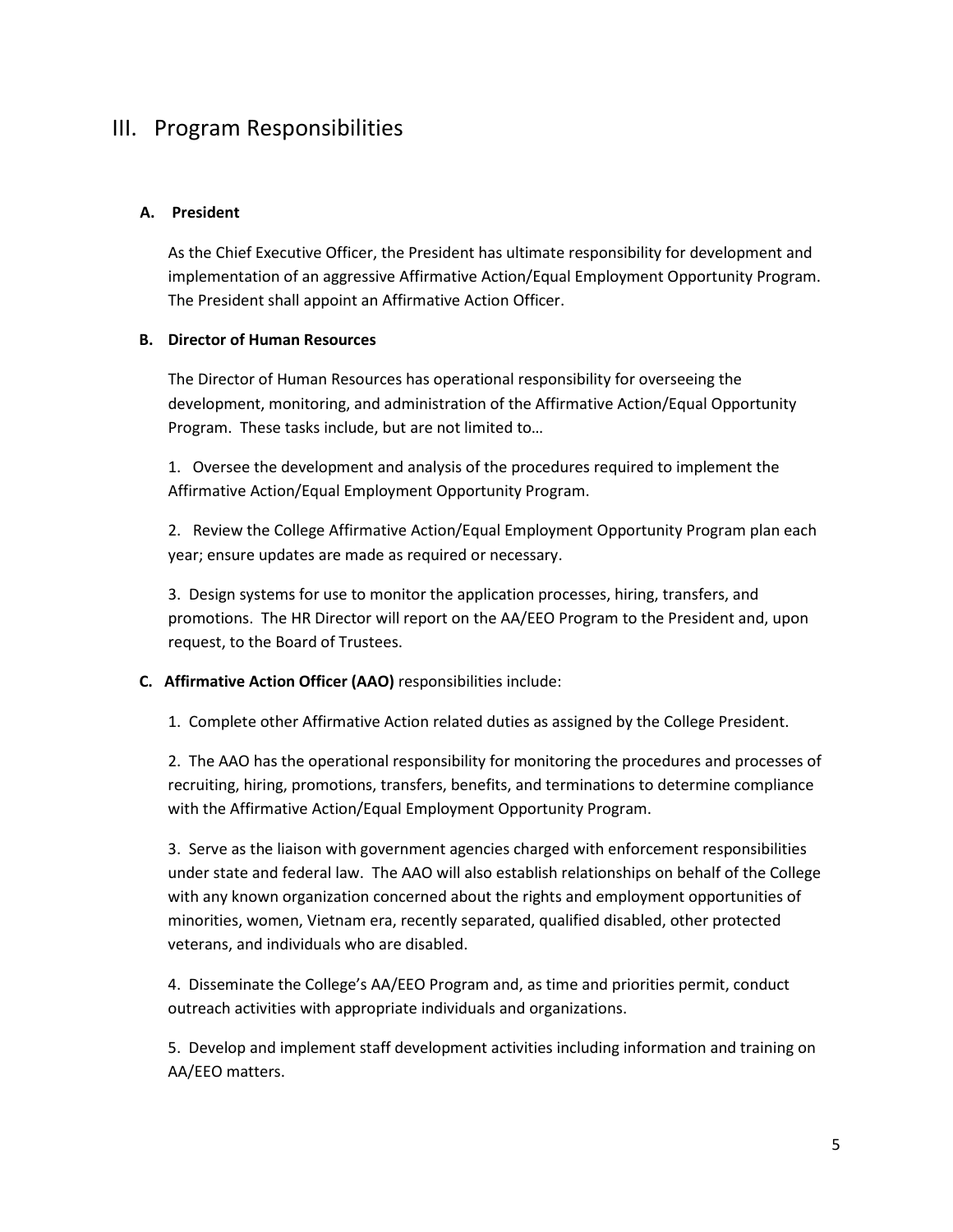6. Remain conversant with applicable laws and developments concerning AA/EEO and provide appropriate briefing and updates on such developments to College administrators.

#### **D. Administrators**

The EWC Administrators (i.e. President, Vice Presidents, Associate Vice Presidents, and Deans) have the authority, according to the functions of their assigned position, for employment decisions and concomitant responsibility for day-to-day implementation of the AA/EEO Program. Accordingly, the responsibilities of such persons shall include, but not be limited to, the following:

1. Administrators shall have responsibility for implementation of the Affirmative Action/Equal Employment Opportunity Program.

2. Administrators shall have the responsibility to disseminate and inform subordinates of the AA/EEO Program and Board Policy Statements. This is a shared responsibility with HR.

3. Administrators are expected to represent the College as part of their involvement in organizations concerned with the rights and employment opportunities of minorities, protected veterans, and individuals with a disability.

4. Evaluation and performance appraisal of administrators will include consideration of efforts and success in implementing the AA/EEO Program.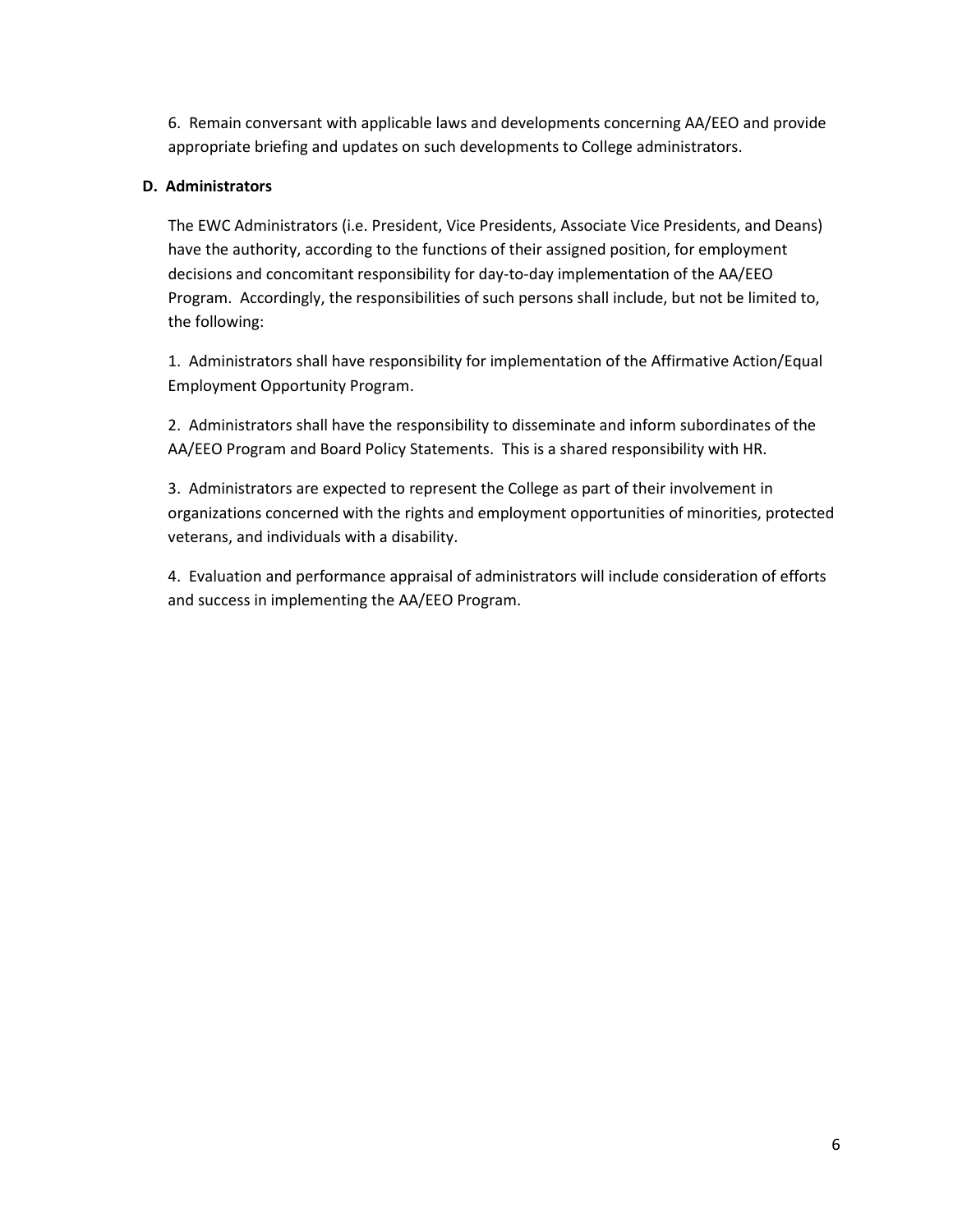# IV. Dissemination of AA/EEO Policy Statement

EWC will take all necessary steps to ensure its AA/EEO Policy Statement is disseminated and available to all employees. The HR Director has primary responsibility of accomplishing appropriate dissemination. Each administrator and supervisor is responsible for ensuring dissemination of the AA/EEO Policy Statement to the employees within their departments/divisions/work centers.

#### **A. Internal Dissemination**

1. Personnel Policies Manual. The AA/EEO Policy Statement is included therein.

2. College Publications. The HR Director will monitor College publications to ensure balance in the depiction of minorities, protected veterans, and individuals with a disability.

3. Employees.

Employee orientation will include a discussion of the AA/EEO Program and applicable Policy Statements. The identity, location, and telephone number of the HR Director will be included as part of employee orientation.

The staff development responsibilities of the HR Director will include the creation and/or use of materials and training programs concerning AA/EEO and the rights of minorities, protected veterans, and individuals with a disability.

4. Notices.

The College will maintain a current copy of the AA/EEO Program in the Office of the President, HR, the Information Center, and the College Library. An electronic copy will be posted and available on the College's HR webpage. Beyond these five locations, the AA/EEO Program and policy statement may be posted at other appropriate locations within the College.

#### **B. External Dissemination**

The College will inform recruiting sources of its AA/EEO program and communicate elements of the AA/EEO Policy Statement to prospective employees. The College will include AA/EEO clauses in all contracts and leases and give written notification to vendors and subcontractors. The HR webpage is an external dissemination method and as such the Policy Statement is available to the general public.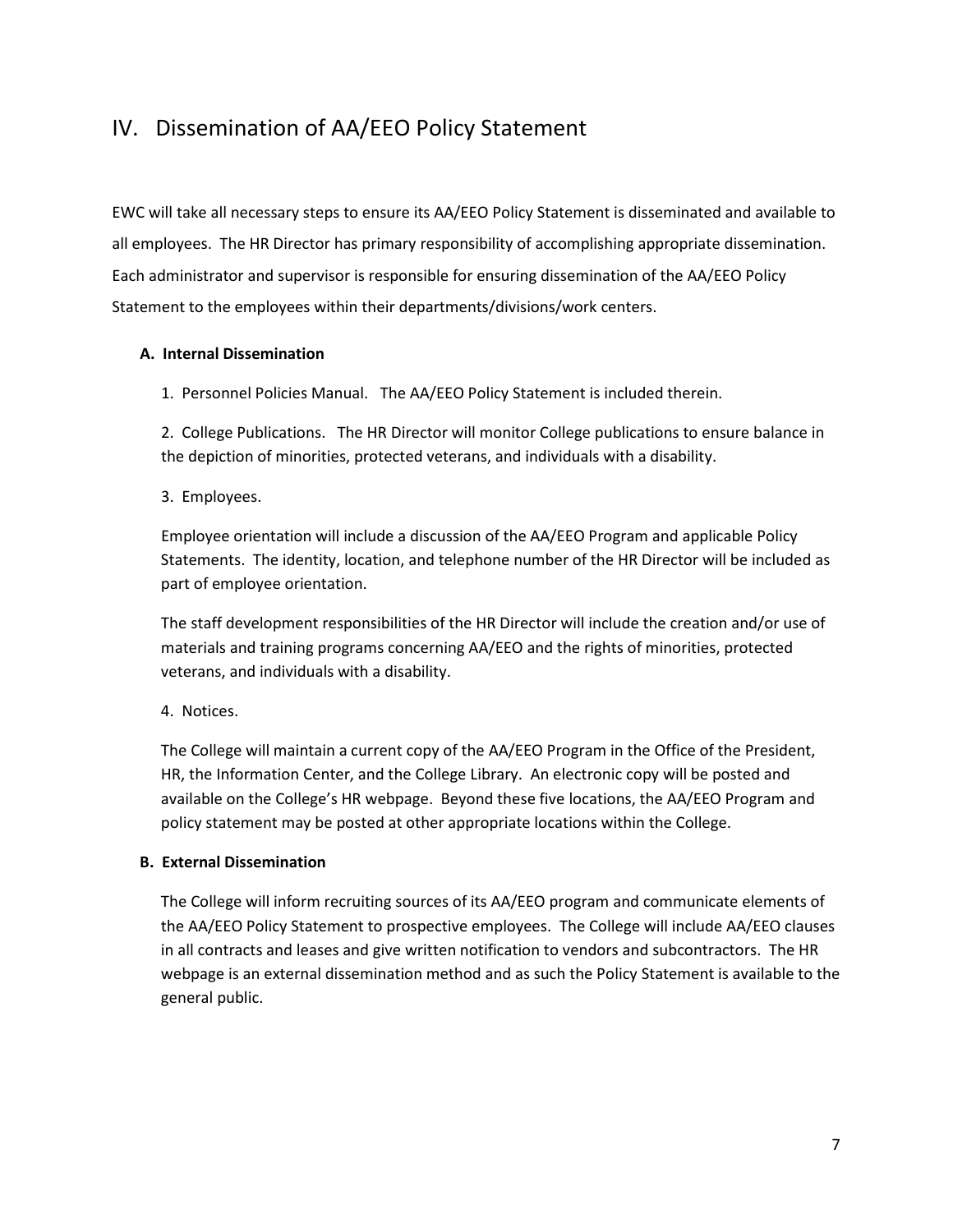## V. Implementation

#### **A. Recruitment and Employment**

#### Introduction

The EEO Commission has identified, defined, and grouped the nine major job categories to assist employers in correctly classifying its employees. At EWC there are four EEO Category (EEOC) groups of employees: faculty and non-teaching professional staff (EEOC 2 and 3); general and classified staff (EEOC 4, 5, 6 and 7); executive/administrator (EEOC 1); and temporary. The only employees who are not included in any of the four EEOCs are hourly rate students/Work Study students.

The AA/EEO Program will be applied to all positions regardless of EEOC; yet, out of necessity different hiring procedures, to include available options, apply to different types of employment positions at the College. The AA/EEO requirements for EWC's variety of employment positions are discussed within the descriptions of each EEOC group/type.

#### 1. **Faculty and Non-teaching Professionals** – (EEOC 2 and 3) & **Executives/Administrators** (EEOC 1)

#### a. **Vacancy Announcements**

Prior to Vacancy Announcement release, the Hiring Manager/Supervisor, must secure the College President's approval to fill the position. This step is ordinarily completed by HR but not always. In either case, it is HR's responsibility to ensure approval has been granted before advertising a Vacancy Announcement. Vacancy Announcements for faculty/professional staff and executive/administrator positions are developed by established procedures (an HR led effort in cooperation with the position's chain-ofcommand) and are approved by the College President. The HR Director or their designee will review appointment, selection, and hiring policies. The review will include any necessary updates to the position's Job Description and the listed physical/mental qualifications to ensure they are job related. The HR Director will also ensure the job's minimum qualifications are consistent with the approved general classification entry qualifications so protected class individuals may have the opportunity to meet those minimums.

#### b. **Recruitment**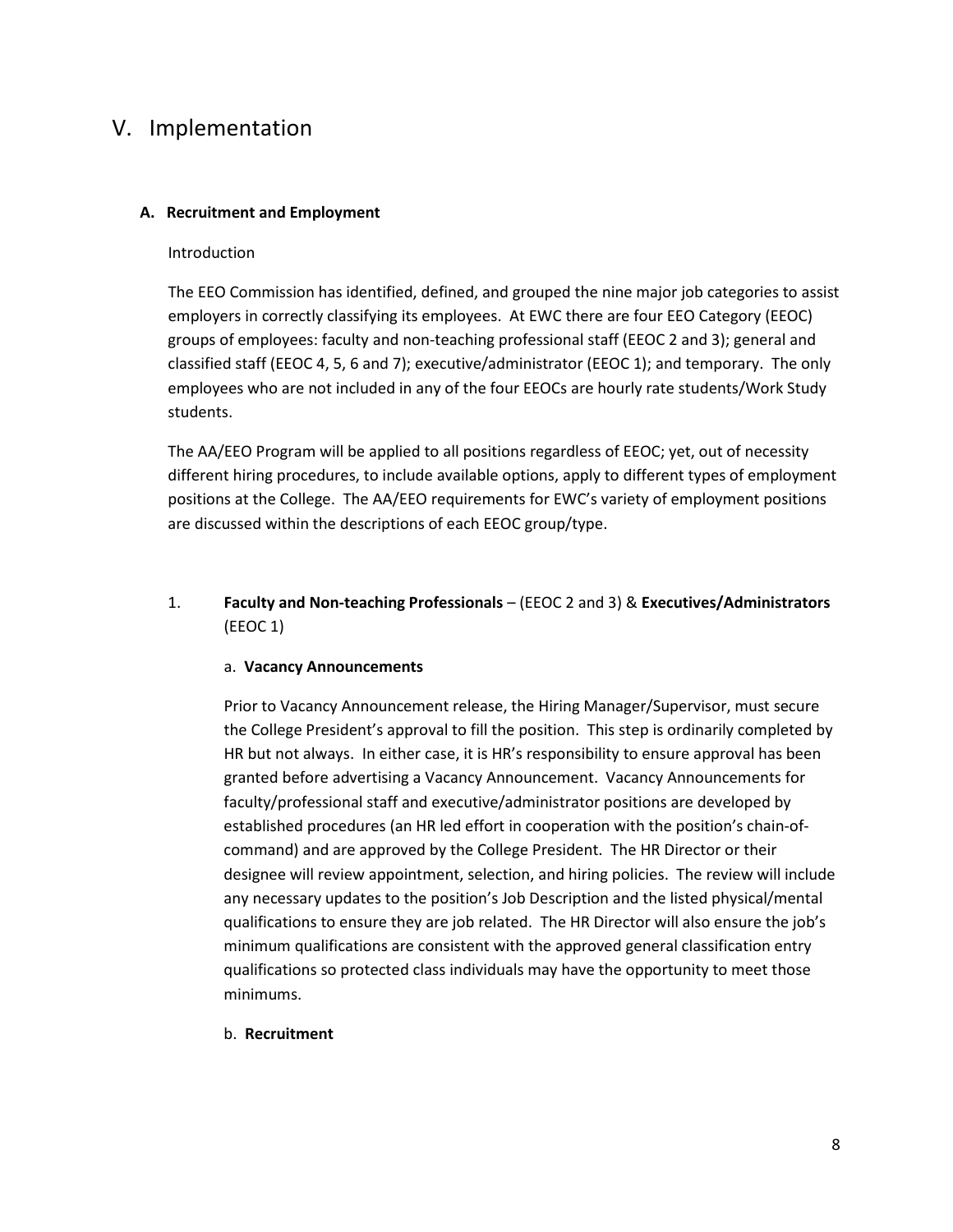Members of the position's work unit/department and the Selection Committee will be encouraged to notify protected class individuals of open positions. College employees will be informed of the vacancy, typically by message announcement from HR.

The HR Director or their designee will post Vacancy Announcements. Internal distribution will always coincide with external advertising/posting; however, the inverse is not true. External advertising may or may not coincide with internal distribution.

Distribution of Vacancy Announcements may include, but are not limited to: 1) EWC's website and social media pages; 2) advertisements in appropriate national or regional newspapers with local and state-wide circulation; 3) State of Wyoming Workforce Services Offices and its online job board(s), and 4) professional associations and/or other educational institutions. These options and others may be utilized when appropriate and within budget resources to solicit qualified minorities, protected veterans, and individuals with a disability or other qualified applicants.

#### c. **Screening and Selection**

All applicants shall comply with EWC's application process in order to be considered for employment. Applicants whose submitted materials do not meet requirements will not be reviewed and considered by Selection Committees. The HR Director, or their designee, will screen applicants against the position's quantitative qualification criteria. Upon completion, qualified, or the most qualified, applicants will be sent to the Selection Committee.

The HR Director will identify and form a Selection Committee comprised of a minimum of three persons; normal Selection Committee size is five persons. In unique situations, Selection Committees may increase to an odd-numbered size beyond five. In addition to the position's direct Supervisor and the indirect/second-level Supervisor, an effort will be made to include representatives from each of the College's three largest employee groups (faculty, professional, and classified) on the Committee. An effort will also be made to include minorities and women on each Selection Committee. Finally, effort will be made to include protected veterans, and individuals with a disability on Committees when possible. The HR Director may choose to use substitute individuals to serve on Selection Committees when employees from a particular group are unavailable or when the committee's size exceeds five members. Substitute individuals may or may not be College employees. Use of a non-employee must somehow be professionally relevant to, and/or possess expertise regarding, the position being filled.

At the Selection Committee's first meeting the HR Director, or their designee, will provide information and direction to the Committee members which will include, but not be limited to, the elements listed below. The first meeting and this information may be conducted/provided electronically.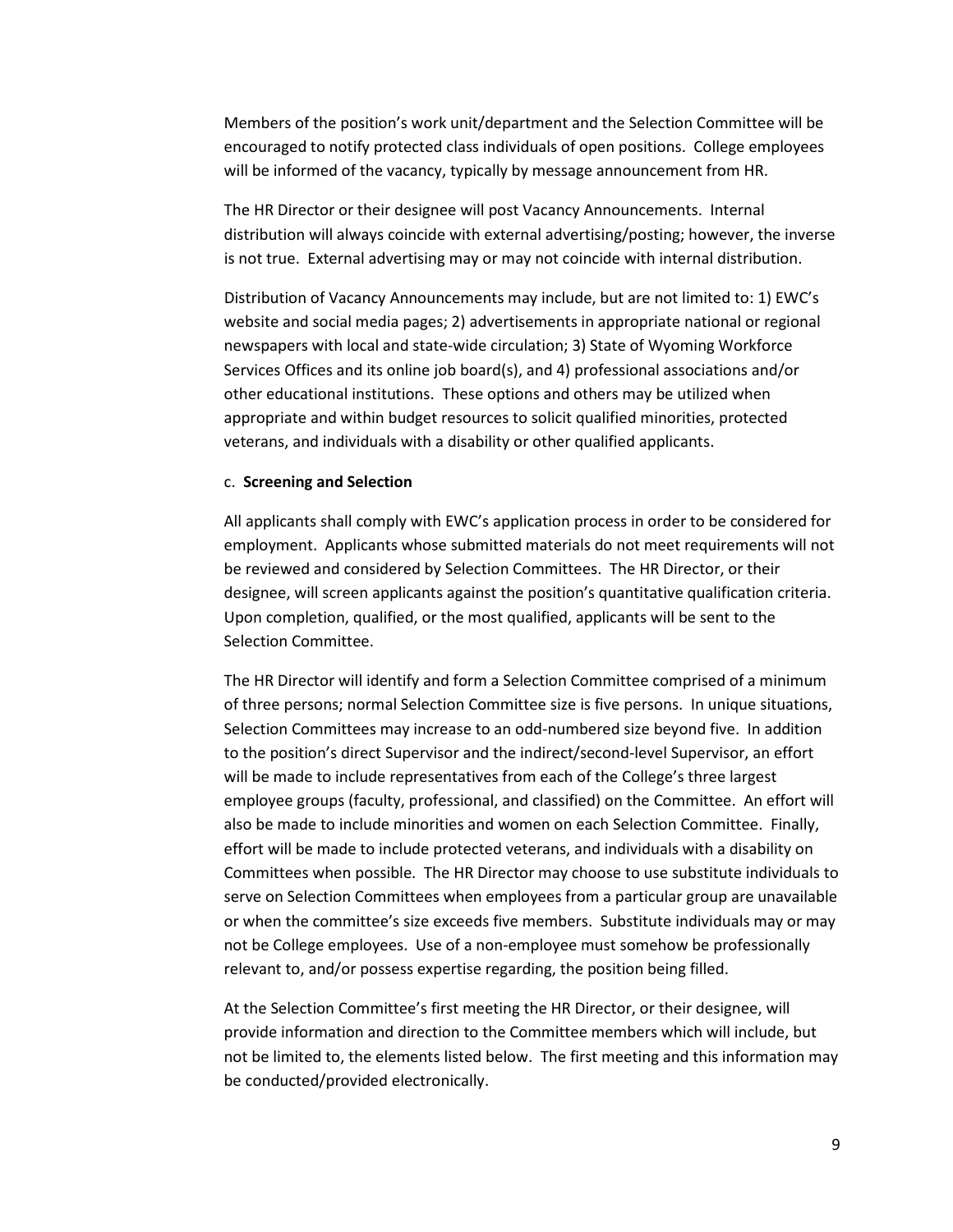- 1. The College's commitment to AA/EEO.
- 2. A statement about intended utilization of the position being filled if not in accordance with the approved Job Description.
- 3. Consistency in reviewing, scoring, interviewing, and selecting the candidates to recommend for employment.
- 4. The requirement for transparency, honesty, equitability, consistency, and confidentiality of the selection process and committee deliberations.
- 5. The required documentation necessary to monitor the selection process.

#### d. **Monitoring Applicants**

As part of the selection process, the HR Director shall review the applicant pool and, if appropriate, conduct special recruiting efforts to bring qualified minorities and/or females into the applicant pool. This may be accomplished in consultation with the Selection Committee. If qualified minorities and women have been eliminated, the credentials of those individuals will be referred back to the Selection Committee for review to ensure the Committee's full consideration of those protected category applicants in the screening process.

#### 2. **Classified Staff** (EEOC 4, 5, 6 and 7)

#### a. **Vacancy Announcements**

Prior to Vacancy Announcement release, the position's Supervisor/Hiring Manager must secure the College President's approval to fill the position. This step is ordinarily completed by HR but not always. In either case, it is HR's responsibility to ensure approval has been granted before advertising a Vacancy Announcement. Vacancy Announcements for classified staff positions are developed by the HR Director with the assistance of the supervisor and their chain-of-command up to the vice president level. The HR Director or their designee will review Vacancy Announcement content to insure accuracy and compliance with EWC policies. The review will include the physical/mental job qualifications to ensure they are job related and consistent with business necessity and the safe performance of the job. The HR Director will ensure the job's minimum qualifications are consistent with approved general classification entry qualifications so protected class individuals will have an opportunity to meet those minimums.

#### b. **Recruitment**

Vacancy Announcements will be posted by the HR Director. The Selection Committee will be encouraged to inform protected class individuals of the vacancy. College employees will be notifed of the vacancy by email announcement from HR. Internal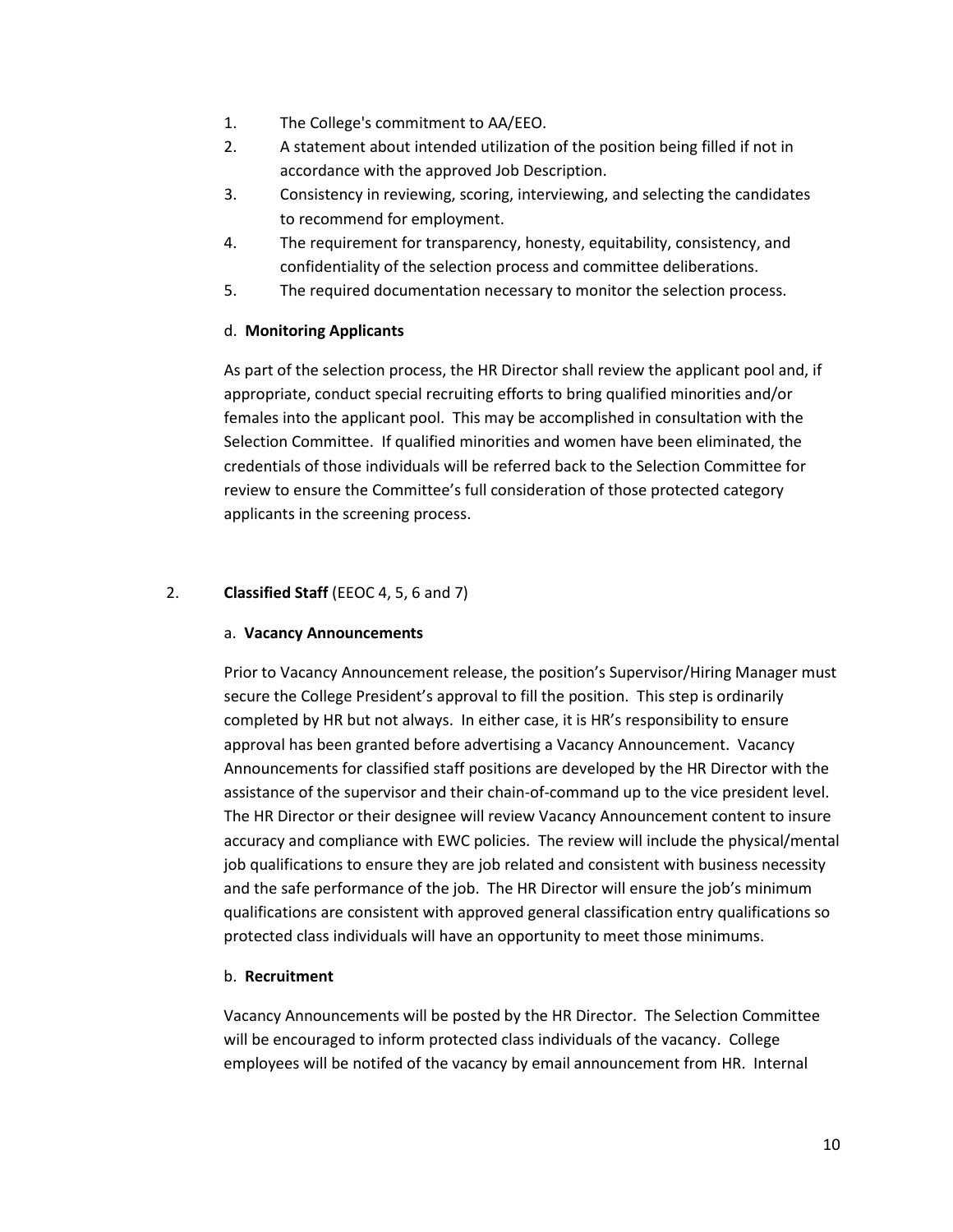distribution will always coincide with external advertising/posting; however, external advertising may or may not coincide with internal distribution.

Distribution of Vacancy Announcements may include, but are not limited to: 1) EWC's website and social media pages; 2) advertisements in newspapers with local and regional circulation; 3) State of Wyoming Workforce Services Offices and its online job board(s), 4) professional associations and/or other educational institutions; and 5) local community organizations/agencies when appropriate and within budget resources.

#### c. **Screening and Selection**

All applicants shall complete the EWC "Application for Employment" Form in order to be considered for employment. The appropriate version of this Form, depending on the position's assigned duties and work center, must be used.

The HR Director may establish a Selection Committee comprised of a minimum of three persons who will review, score, and rank applicants and interview candidates. Normal committee size is five members. An effort shall be made to include minorities and women on the Selection Committee. Efforts shall also be made to include protected veterans and individuals with a disability on Selection Committees when possible. The HR Director may choose to use substitute individuals to serve on Selection Committees when employees from a particular group are unavailable. Substitute individuals should be College employees. Use of a non-employee must possess significant relevance and expertise regarding the vacancy.

At the Selection Committee's first meeting the HR Director, or their designee, will provide information and direction to the Committee members which will include, but not be limited to, the elements listed below. The first meeting and this information may be conducted/provided electronically.

- 1. The College's commitment to AA/EEO.
- 2. A statement about intended utilization of the position being filled if not in accordance with the approved Job Description.
- 3. Consistency in reviewing, scoring, interviewing, and selecting those candidates to recommend for employment.
- 4. The requirement for transparency, honesty, equitability, consistency, and confidentiality of the selection process and committee deliberations.
- 5. The required documentation necessary to monitor the selection process.

#### d. **Monitoring Applicants**

As part of the selection process, the HR Director shall review the applicant pool and, if appropriate, conduct special recruiting efforts to bring qualified minorities and/or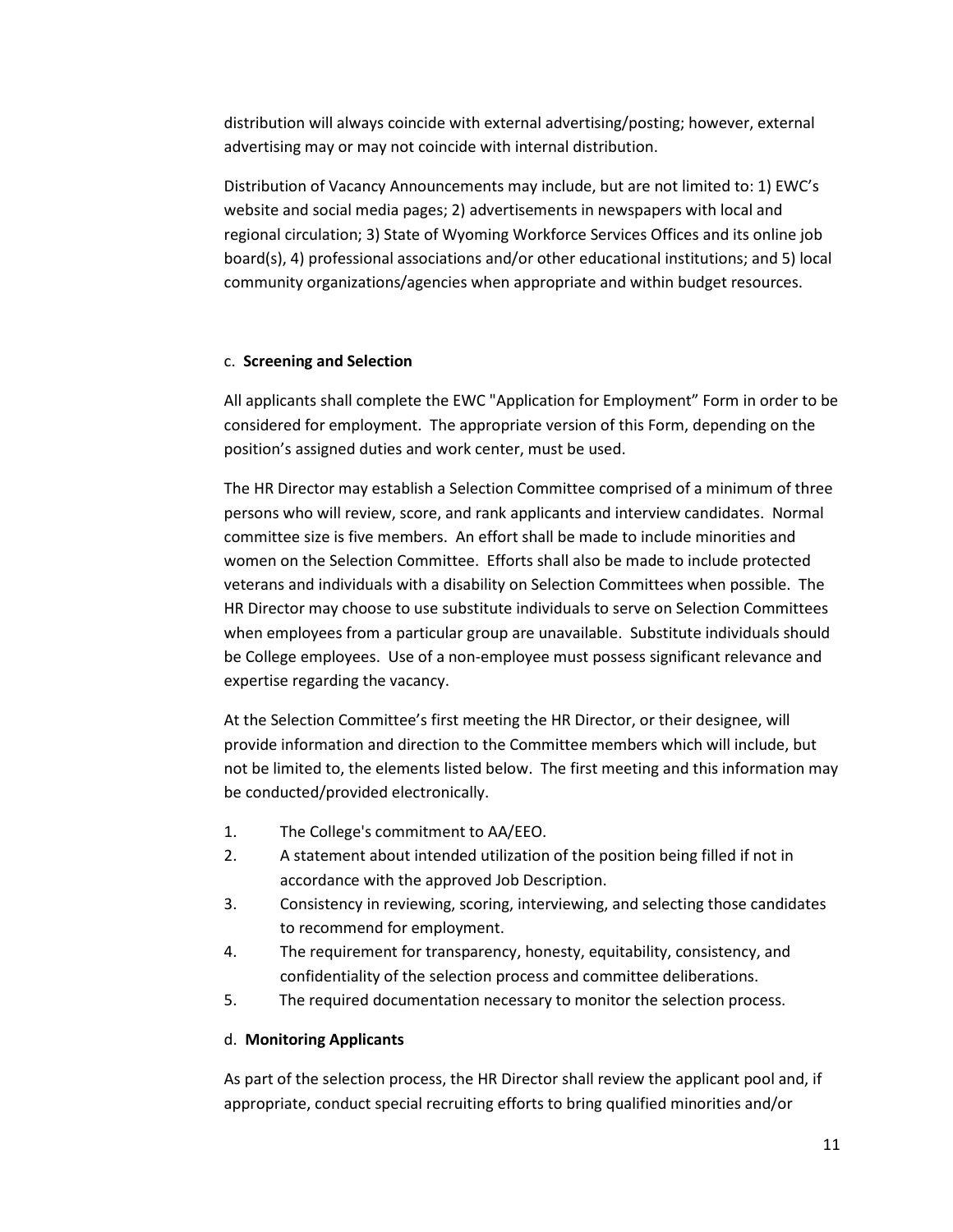females into the applicant pool. This may be accomplished in consultation with the Selection Committee. If qualified minorities and women have been eliminated, the credentials of those individuals will be referred back to the Selection Committee for review to ensure the Committee's full consideration of those protected category applicants in the screening process.

#### 3. **Non-Benefitted Part-time** (19 hours per week or less)

#### a. **Vacancy Announcements**

No Vacancy Announcements are required. Vacancy Announcements (VA) may be used if desired. If so, HR is responsible for ensuring the announcement meets EWC policies. Internal distribution of these vacancies is intended to coincide with external advertising. If an advertising/VA is used, applications will be sent to, compiled, and processed by HR before they are sent to the Hiring Manager/Supervisor.

#### b. **Recruitment, Screening, and Selection**

The appropriate administrator or the position's supervisor will work with HR to ensure that whenever possible AA/EEO guidelines are followed to recruit non-benefitted parttime employees. Recruitment and advertising are not always required or utilized. The Hiring Manager/Supervisor may choose to establish and use their own review and ranking process to identify and select applicants for interviews. Candidate interviews may be conducted in-person, telephonically, or electronically and with or without HR's presence or assistance. Selection and employment practices for part-time positions must still adhere to the College's AA/EEO Program requirements. Regardless of the recruitment, screening, and selection methods utilized by the supervisor/hiring manger, federal and state AA/EEO statutes pertaining to non-benefitted positions (< 20 hours per week) must be followed.

#### 4. **Disabled Persons and Vietnam Era Veterans**

EWC will invite all job applicants and employees to identify themselves as disabled persons, protected veterans, and veterans of the Vietnam era who wish to benefit under the AA/EEO Program. This invitation specifically states that this information is voluntarily provided, that it will be kept confidential, that refusal to provide it will not subject the applicant or employee to adverse treatment, and that the information will only be used in connection with the AA/EEO Program.

The College reaffirms its commitment to make reasonable accommodations to physical and mental limitations of its employees.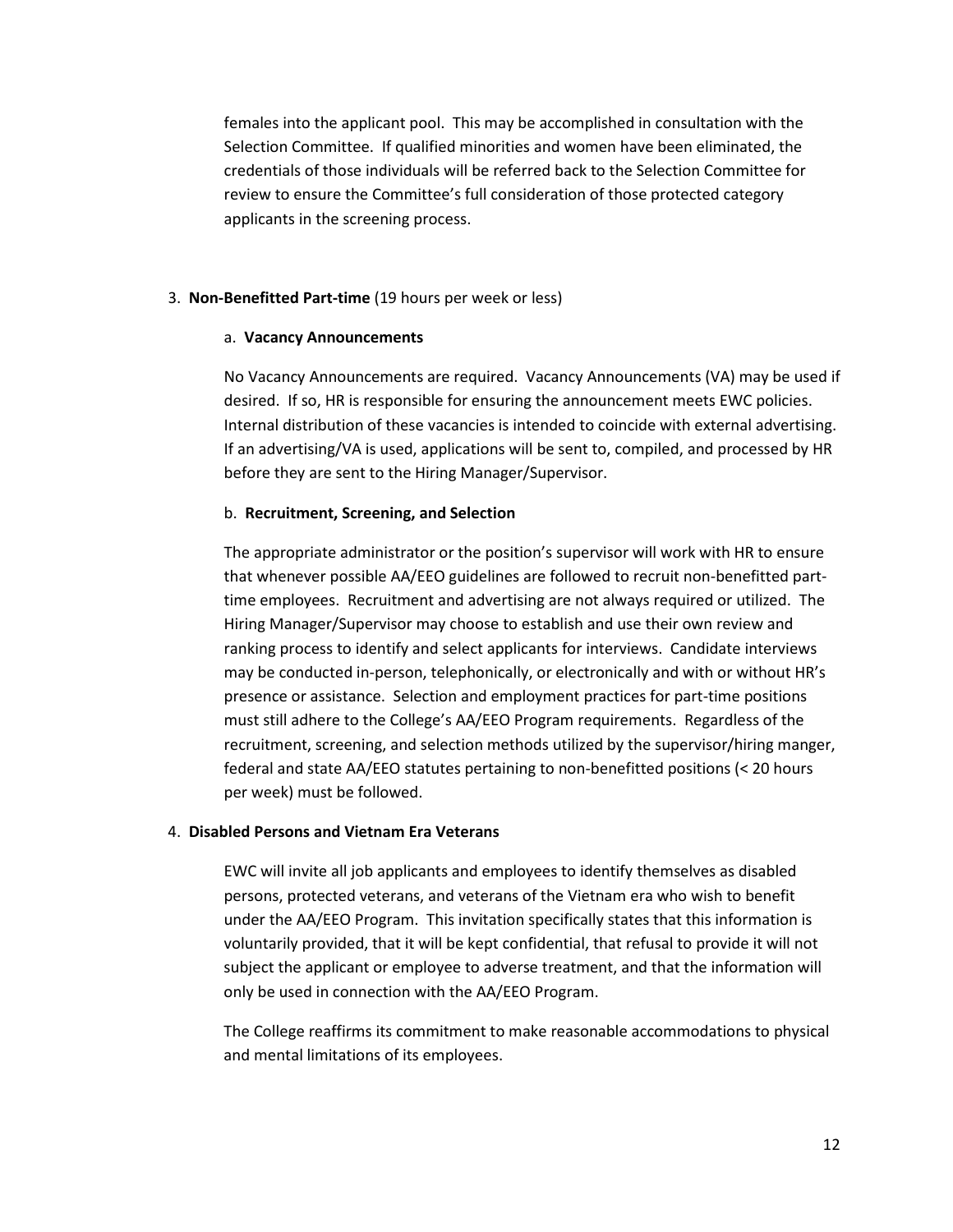#### **B. Promotion and Transfer**

Promotion and transfer opportunities may be available to all qualified employees. The decision to promote or transfer rests with the supervisor and their chain-of-command. The interests of the College will take precedence and override any employee personal preferences. The HR Director will ensure the vacant position's minimum qualifications are consistent with the approved general classification descriptions and any employees selected for promotion or transfer meet the qualification criteria of the vacancy/new position.

Promotion and transfer opportunities do not require a Vacancy Announcement. Employees who accept a promotion or transfer must provide HR an updated resume or "Application for Employment" Form. Official transcripts of any earned academic credentials since their date-ofhire and as required by the position must also be provided.

Employees may only be transferred or re-assigned upon recommendation by the vacant position's formal supervisor, endorsement by the department administrator, and with approval of the College President. Employees identified for promotion or transfer must receive written notification of the offer; they must accept or decline the positional change in writing. EWC cannot force employees to accept a promotion or transfer. Transfers, promotions, and reclassifications will be free of any discrimination. Employees transferred within the same DBM level/grade will not incur a salary reduction.

#### **C. Compensation and Benefits**

1. Compensation

The compensation structure and criteria used at EWC will be stated in writing and will be used to determine employees' wages and salaries for all positions.

Salary ranges quoted to applicants, candidates, and employees will be the same regardless of protected class status. Compensation to the disabled or protected veterans and veterans of the Vietnam era will not be reduced because of disability income, pension, or other benefits.

Salaries will be reviewed annually by the HR Director for disparate effect.

2. Benefits and Leave Policies

The College will not discriminate against protected classes of individuals in its benefits program. The benefits program will be reviewed both in terms of criteria for participation and application to protected classes. No benefits program will be based on the employee as "head of household" or "principle wage earner". The same medical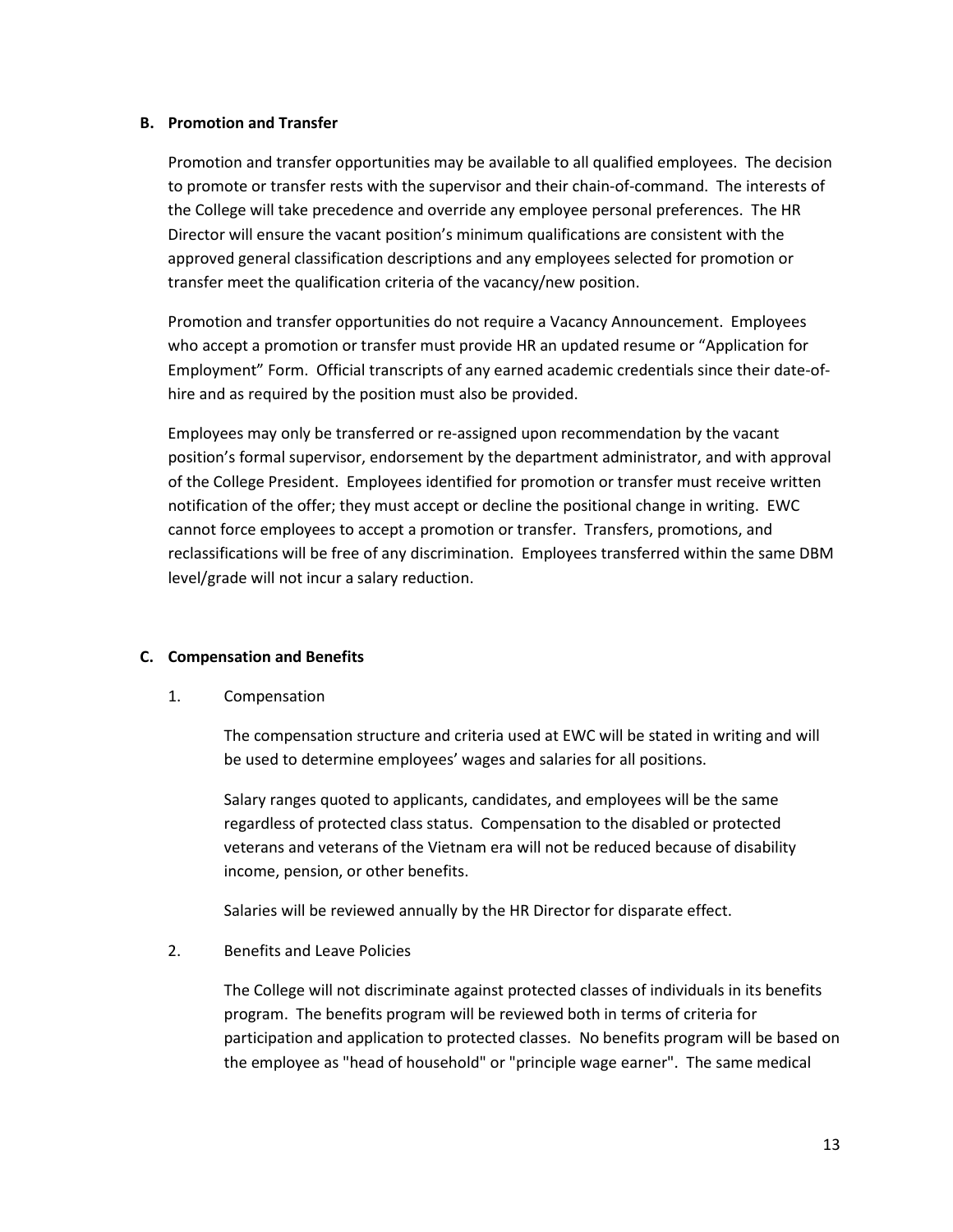benefits will be made available to women and their spouses as those made available to male employees and their spouses.

The HR Director will periodically review the benefits program for possible discriminatory effect on women with respect to pregnancy, maternity, or abortion.

3. Education and Training

All education and training programs offered to employees will be made available on an equal access basis.

The HR Director will review any educational benefits and/or training opportunities offered by EWC to ensure these programs conform to the College's AA/EEO obligations.

#### **D. Facilities, Activities, and Working Conditions**

All facilities and College-sponsored social and recreational activities shall be desegregated. All such activities will be made available to all employees. Appropriate physical facilities (e.g. toilets, shower room, locker rooms) are to be made available for all employees.

The College is committed to making reasonable accommodations to physical and mental limitations of employees and prospective employees unless such accommodation imposes an undue hardship as defined by law.

#### **E. Dismissals, Non-Renewals, Reductions in Force, and Reassignments**

EWC policies specify the rights and procedures regarding dismissals, non-renewals, reductions in force, and reassignments. These policies and their associated rules apply to all employees. The policies specify the grounds for taking personnel actions against employees and state the grievance, appeal rights, and other procedures associated with such actions.

#### **F. Appeals and Grievances**

EWC has adopted a policy governing grievances. This grievance policy and its associated procedures and rules applies to all employees.

#### **G. Contracts and Purchasing**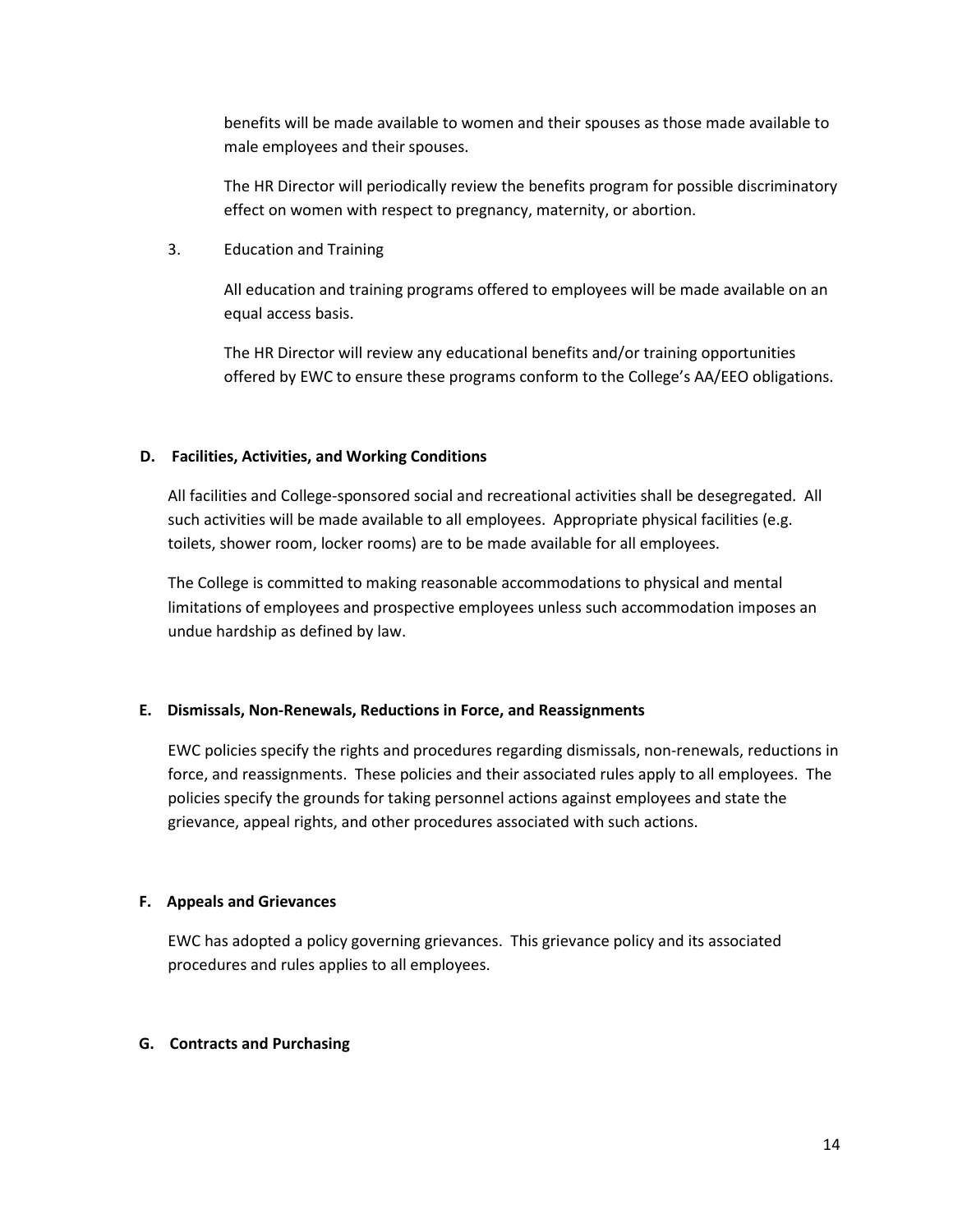All purchase orders, contracts, and leases shall contain clauses concerning AA/EEO as required by law. Contracts and leases are subject to fiscal rules of the State of Wyoming and are reviewed for compliance with such rules.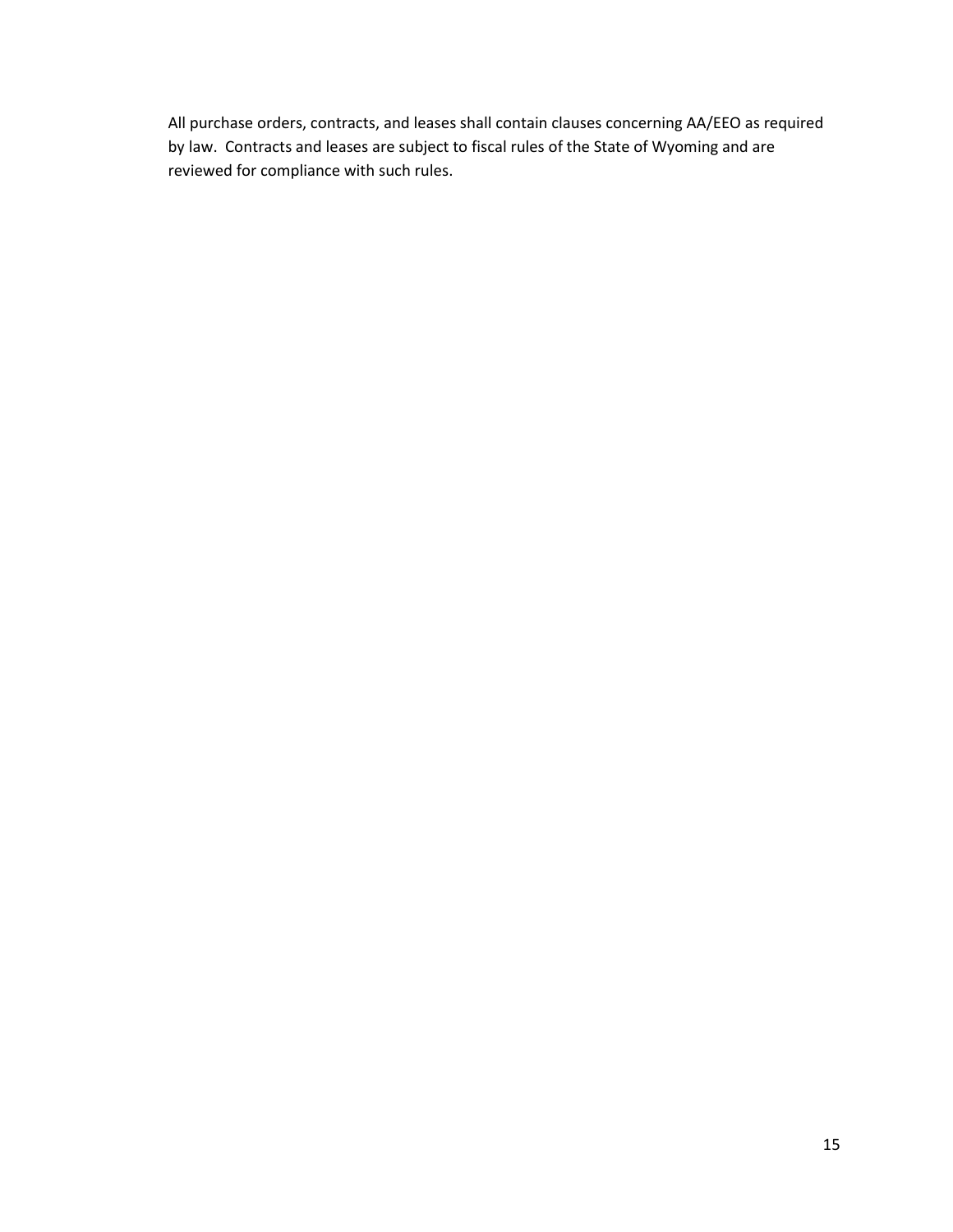## VI. Sex Equity

The College's policy is that there will not be discrimination against employees on the basis of sexual orientation or gender. Further, the College will also not make any distinction based upon one's gender in employment opportunities, wages, hours, or other conditions of employment.

#### **A. Selection Process**

The College will conduct the selection process in a manner which ensures an equal opportunity for both sexes to any available job unless sex is a bona fide occupational qualification and is included in the approved Job Description.

#### **B. Job Policies and Practices**

The College's written Personnel Policies expressly state there shall be no discrimination against employees on the basis of sex. An employee of either sex shall have an equal opportunity to any available job that he or she is qualified to perform, unless sex is a bona fide occupational qualification. The College will not deny employment to women with young children, pregnant women, or deny a female employee the right to any job she is qualified to perform. The College will not make any distinction between married or unmarried persons. Policies and practices of the College insure that appropriate physical facilities are available for both sexes.

#### **C. Wages, Benefits, and Retirement**

The College's compensation program is not related to or based upon the sex of the employee. The College does not discriminatorily restrict one sex to certain job classifications.

The College's benefits programs are administered without regard to sex. There is no difference in mandatory or optional retirement age upon the basis of sex. College contributions to insurance programs, pensions, and other welfare programs are the same for similarly situated employees of both sexes.

Women are not penalized in their conditions of employment because they require time away from work on account of childbearing. A woman returning from Parental/Maternity Leave is reinstated to her original position or one of like status and pay. Pregnancy, child birth, or related medical conditions, for all job-related purposes, shall be treated the same as disabilities caused or contributed to by other medical conditions.

#### **D. Sexual Harassment**

The College recognizes sexual harassment as a violation of Title VII of the Civil Rights Act of 1964 and Title IX of the Educational Amendments Act of 1972 which prohibits sex discrimination in educational programs or activities.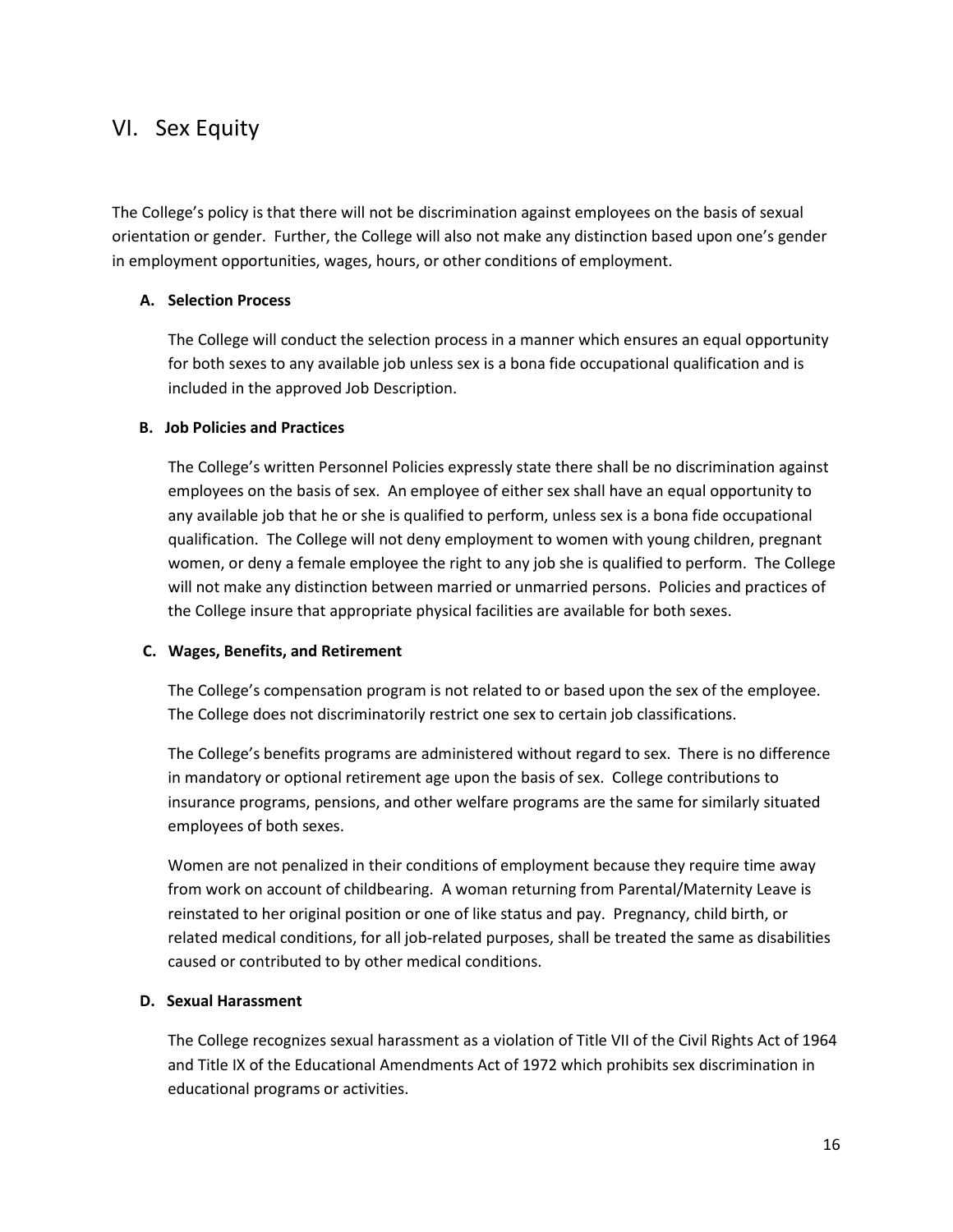The College will not tolerate or condone any behavior on the part of College personnel which could reasonably be interpreted as falling under the EEO Commission's guidelines defining sexual harassment. The EEO Commission defines sexual harassment as follows:

Unwelcome sexual advances, requests for sexual favors, and other verbal or physical harassment of a sexual nature. Sexual harassment can include offensive remarks about a person's sex. Both victim and harassers can be either a woman or a man and can be the same sex/gender. Although the law doesn't prohibit simple teasing, harassment is illegal when it is so frequent or severe that it creates a hostile or offensive work environment or when it results in an adverse employment decision.

Examples of a sexually-related nature which constitute sexual harassment are:

- 1. Conduct, to include comments, made either explicitly or implicitly as a term or condition of an individual's employment.
- 2. Submission or rejection to conduct or comments, by an individual, which are used as the basis for employment decisions affecting said individual.
- 3. Conduct which has the effect of substantial interference with an individual's work performance or creates an intimidating, hostile, or offensive working environment.

Should there be a violation of these guidelines, the current grievance procedures in place for College employees will be implemented for resolution thereof. Emphasis will be placed on informal resolution.

Should it be necessary to implement the formal process, resolution will be sought through this means. Anyone pursuing this concern will be entitled to and afforded confidentiality, quick action, and protection of rights. Protection will be provided for both the person bringing the sexual harassment complaint and the person against whom the complaint is directed.

Individuals who think they have been subjected to sexual harassment and need further information regarding the complaint or resolution procedures may contact the HR Director.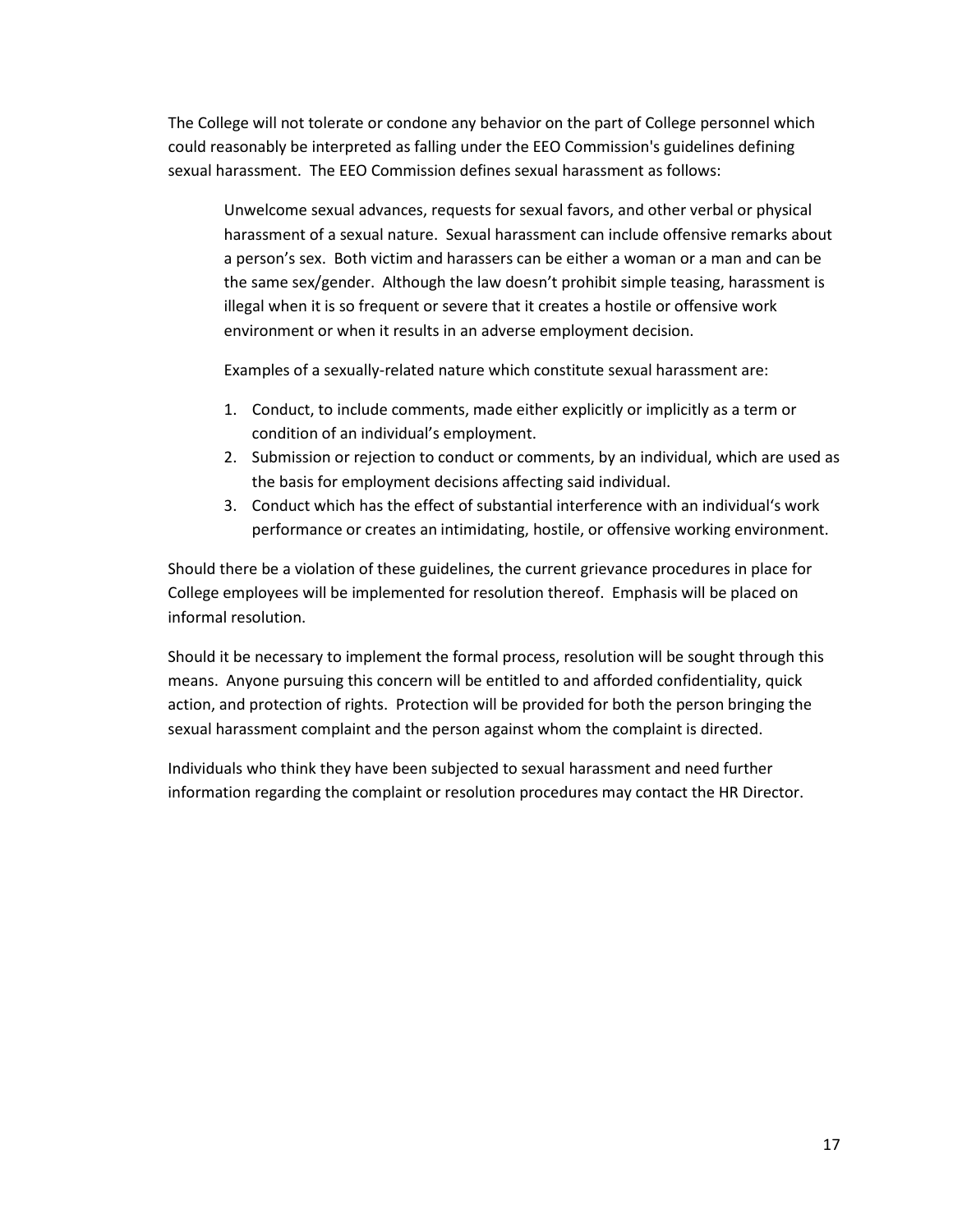# VII. Other Compliance Commitments

EWC is obligated to comply with several other federal laws and regulations related to EEO. Prominent among these are the following:

- 1. The Civil Rights Act of 1964, Title VII, which prohibits discrimination in employment on the basis of race, color, religion, sex, or national origin.
- 2. 1978 Amendments to the Civil Rights Act of 1964, which bans pregnancy discrimination.
- 3. Title IX of the Education Amendments of 1972, which prohibits discrimination based on sex.
- 4. The Equal Pay Act of 1963, which prohibits discrimination based on sex in the payment of employee wages.
- 5. The Age Discrimination in Employment Act of 1967 and subsequent amendments in 1978, which prohibit discrimination because of age between the ages of 40 and 70.

To indicate its compliance with these laws and regulations, EWC has adopted the following Non-Discrimination Statement, which appears on page 7 in the College Catalog.

Eastern Wyoming College does not discriminate on the basis of race, color, national origin, marital status, sexual orientation, gender, religion, political belief, veteran status, age, or disability in admission or access to, or treatment, or participation in or employment in its educational programs or activities. Inquiries concerning Title II, Title VI, Title VII, and Section 504, may be directed to Mr Edward Meyer, Director of Human Resources, 307.532.8330. Inquiries concerning Title IX may be directed to Dr Rex Cogdill, Vice President for Student Services, 307.532.8257. Both may be reached at Eastern Wyoming College, 3200 West C Street, Torrington, WY 82240. Alternatively you may contact the Wyoming Department of Education, Office for Civil Rights Coordinator, 2300 Capitol Avenue, 2nd Floor, Cheyenne, WY 82002-0050 or 307.777.7675.

Additionally, all position Vacancy Announcements include the statement "EWC is an Affirmative Action, Equal Opportunity, and E-Verify Employer". AA/EEO Program information is posted online and is available at several locations on campus to advise individuals of their rights under these laws.